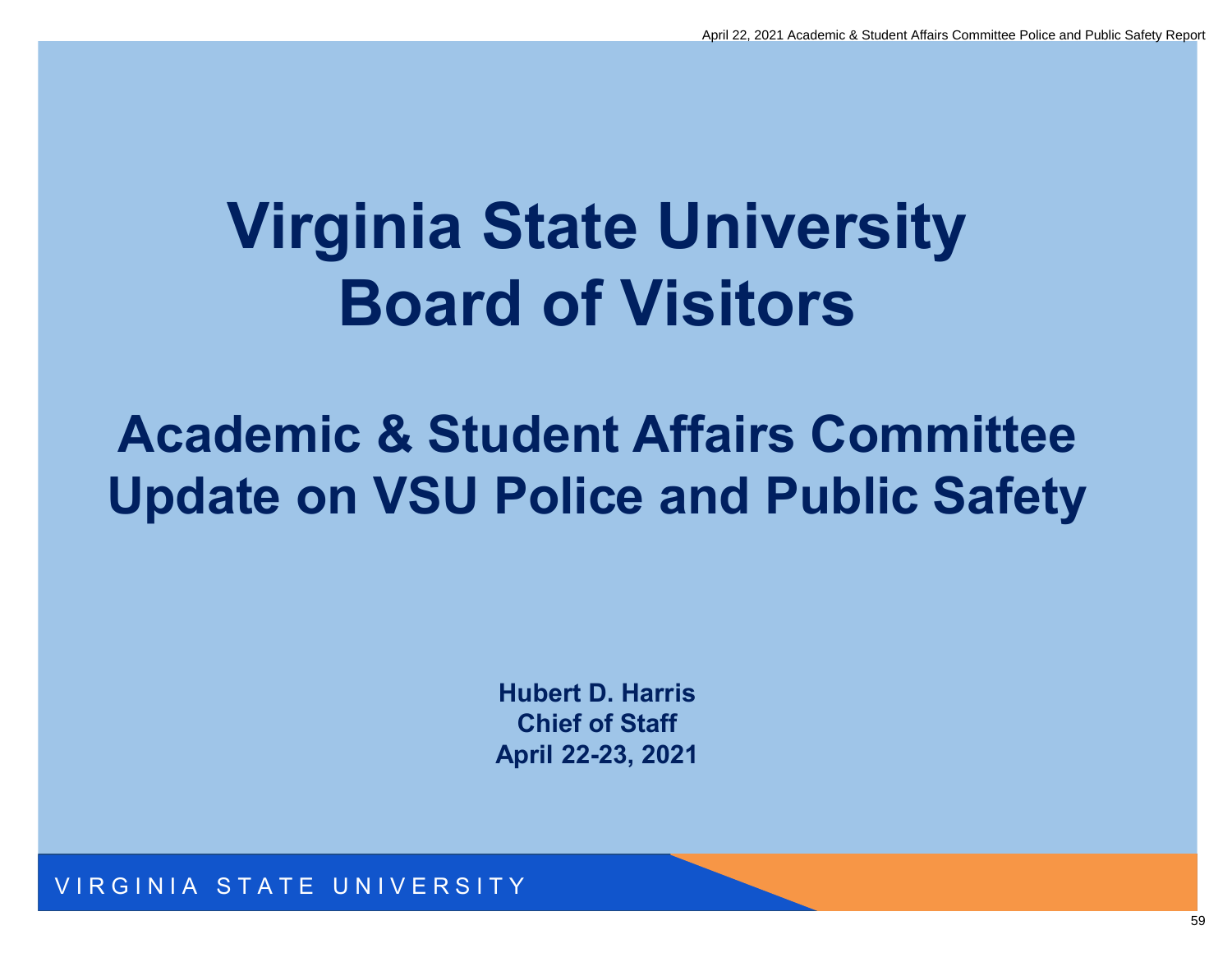### **Proactive Response to an Adverse George Floyd Decision**

- •Meeting Date: April 10, 2021
- •Group Facilitator: Dr. Zoe Spencer
- •Attendance:

| 991102<br><b>Attendees</b>                             | <b>Non-Attendees</b>                              |
|--------------------------------------------------------|---------------------------------------------------|
| $\triangleright$ Faith-based & Community Activists     | $\triangleright$ Charlottesville Police           |
| <b>Chesterfield Police</b>                             | <b>DCJS</b><br>$\blacktriangleright$              |
| $\triangleright$ Colonial Heights Police               | <b>Fort Lee</b><br>$\blacktriangleright$          |
| Dinwiddie Sheriff's Office<br>$\blacktriangleright$    | <b>Petersburg Police</b><br>$\blacktriangleright$ |
| $\triangleright$ Henrico Police                        | <b>Richmond Police</b>                            |
| <b>Hopewell Police</b><br>$\blacktriangleright$        | <b>Senator Morrisey</b><br>$\blacktriangleright$  |
| Virginia State Police                                  |                                                   |
| $\triangleright$ VSU (Faculty, Counseling, and Police) |                                                   |

2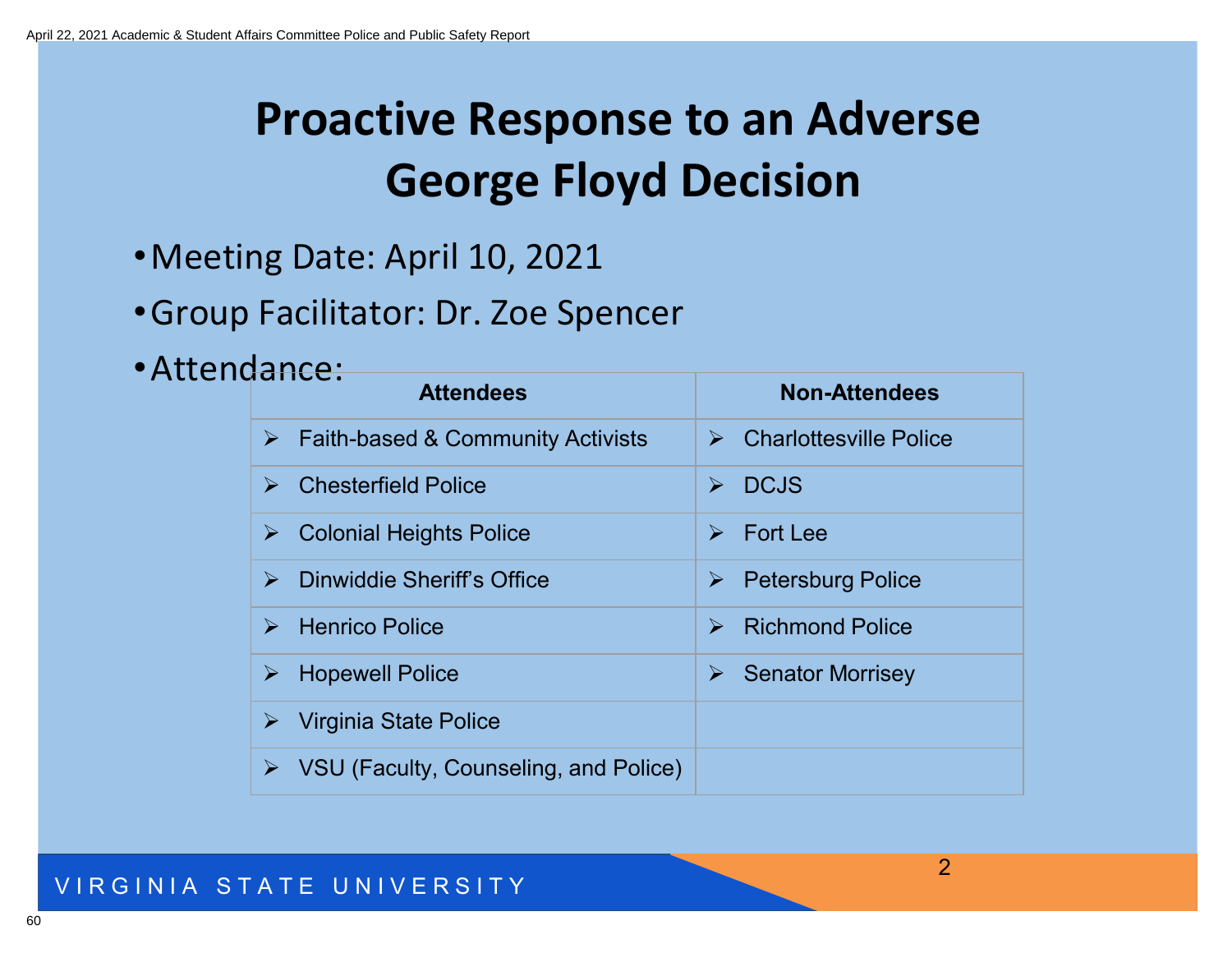## **Group Objectives**

- **Goal**: Promote safety & effective de-escalation strategies for community members.
- **Strategic Plan**: Develop relationships between Community Activists and Law Enforcement
- **Objectives**: Address underlying issues to reduce inequities and systemic disparities within our communities.

3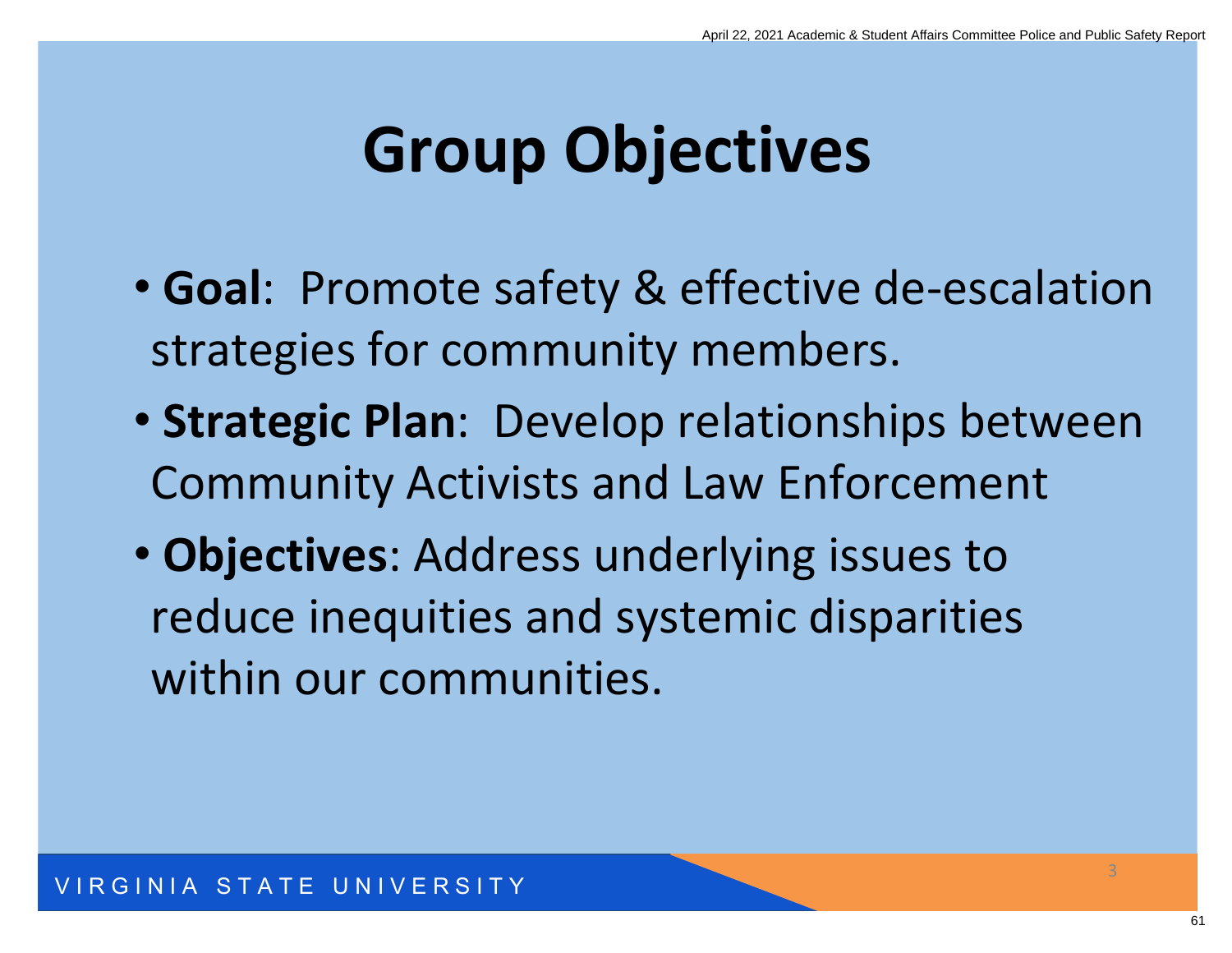## Community Vaccination Assistance

- Two clinics in MPC for Crater Health District:
- MPC selected as FEMA CVC site on March 15
- First CVC vaccinations on March 17
- CVC site usage extended through May 31
- Mobile Clinics deployed to VDH health districts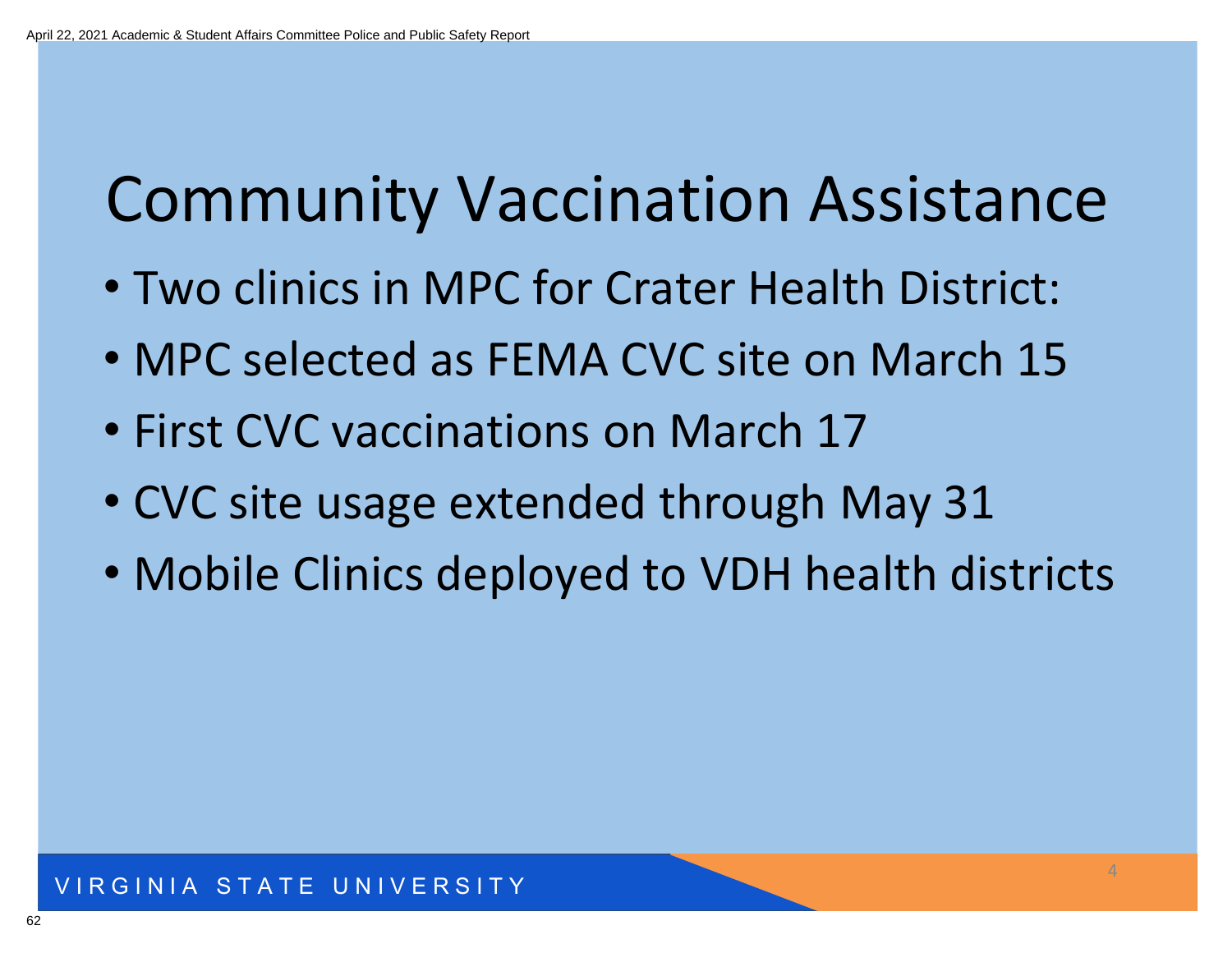## VSU CVC Vaccination Stats

- Initially goal was 6,000/day
- Limited by available doses
- Documented issues with scheduling
- Site managed by 3<sup>rd</sup> party contractor ASHBRITT IEM
- VSU Employees are welcomed
- Planning underway for VSU Students

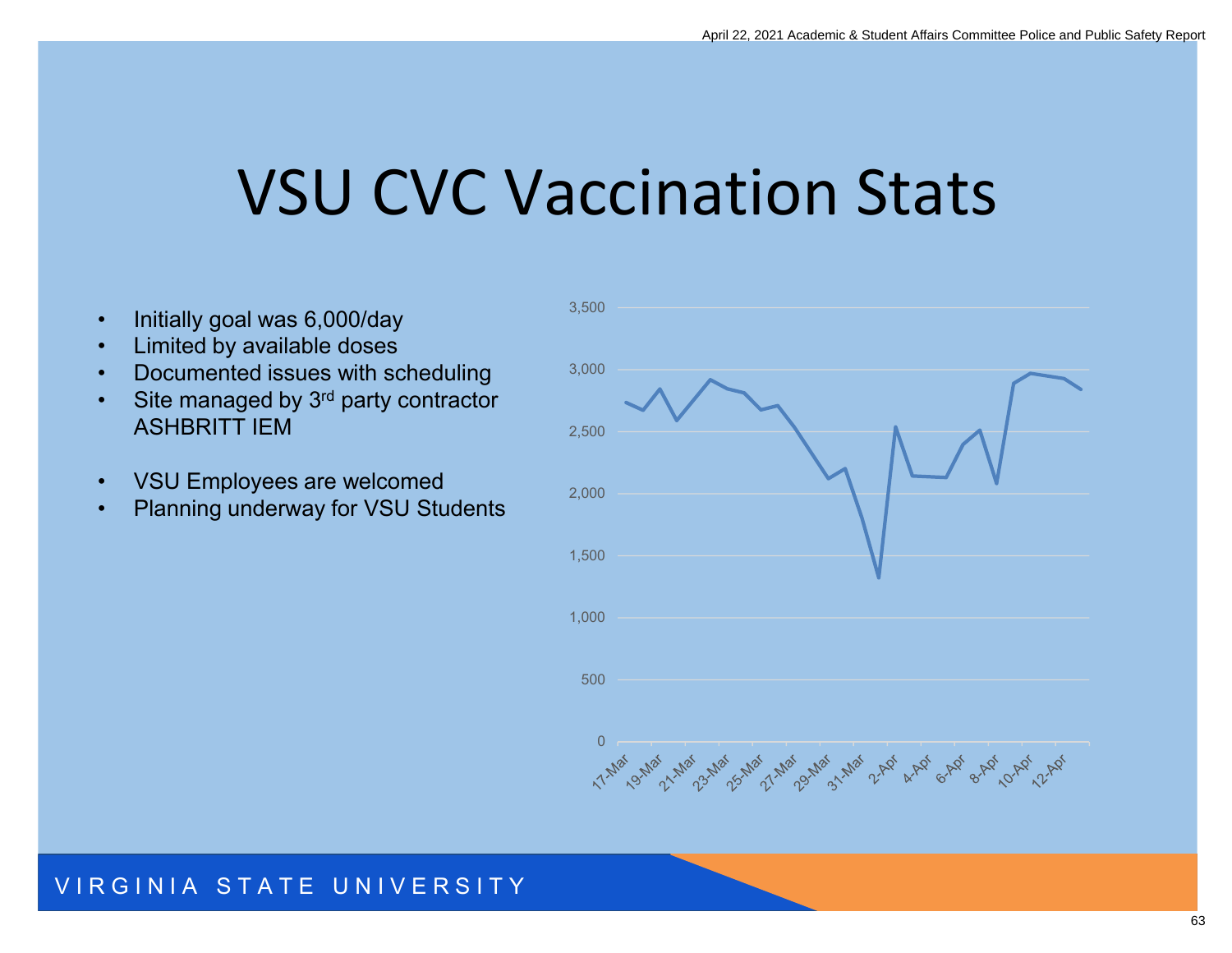### **2020 YTD Crime Statistics**

|                           | 2020           |                |                             |                |                |                |                |                |                |                |                |                         |                |                |                |                |
|---------------------------|----------------|----------------|-----------------------------|----------------|----------------|----------------|----------------|----------------|----------------|----------------|----------------|-------------------------|----------------|----------------|----------------|----------------|
| <b>Offense</b>            |                |                | JAN FEB MAR APR MAY JUN JUL |                |                |                |                |                |                |                |                | AUG SEP OCT NOV DEC YTD |                | 2019           | 2018           | 2017           |
| <b>Homicide</b>           | 0              | 0              | $\overline{0}$              | $\overline{0}$ | 0              | 0              | 0              | $\overline{0}$ | $\overline{0}$ | 0              | 0              | $\overline{0}$          | $\theta$       | 0              | 0              | 0              |
| <b>Sex Offenses</b>       |                | $\overline{2}$ | $\overline{2}$              | $\overline{0}$ | $\overline{0}$ | 0              | $\overline{0}$ | $\mathbf 1$    | $\overline{0}$ | $\overline{0}$ | $\pmb{0}$      |                         | 6              | 4              | $\overline{2}$ | 5              |
| <b>Robbery</b>            | $\overline{0}$ | 0              | $\overline{0}$              | $\overline{0}$ | $\overline{0}$ | $\overline{0}$ | $\overline{0}$ | $\overline{0}$ | $\overline{0}$ | $\overline{0}$ | 0              | $\overline{0}$          | $\overline{0}$ |                |                | 6              |
| <b>Aggravated Assault</b> | 0              | $\overline{0}$ | $\overline{0}$              | $\theta$       | $\overline{0}$ | $\overline{0}$ | $\overline{0}$ | $\overline{0}$ | $\overline{0}$ | $\overline{0}$ |                | $\overline{0}$          |                |                | 13             | 10             |
| <b>Burglary</b>           | $\overline{3}$ |                | $\overline{2}$              | $\overline{0}$ | $\overline{0}$ | $\overline{0}$ | $\overline{0}$ | $\overline{0}$ | $\overline{0}$ | $\overline{0}$ | $\overline{0}$ | $\overline{0}$          | 6              | 15             | 12             | $\overline{0}$ |
| <b>Larceny (NC)</b>       |                |                |                             |                |                |                |                |                |                |                |                |                         | 0              | 45             | 44             | 52             |
| <b>Auto Theft</b>         | 0              | 0              | $\overline{2}$              | $\theta$       | 0              | 0              | 0              | 0              | $\mathbf{0}$   | 0              | 0              | $\theta$                | $\overline{2}$ | 4              | $\overline{3}$ |                |
| <b>Arson</b>              | $\Omega$       | $\overline{0}$ | $\overline{0}$              | $\theta$       | $\overline{0}$ | $\overline{0}$ | $\overline{0}$ | $\overline{0}$ | $\overline{0}$ | $\overline{0}$ | $\overline{0}$ | $\overline{0}$          | $\overline{0}$ | $\overline{0}$ | $\overline{0}$ | 0              |
| <b>Domestic Violence</b>  | 0              | $\overline{0}$ | $\overline{0}$              | $\overline{0}$ | $\overline{0}$ | $\overline{0}$ | $\mathbf 1$    | $\overline{0}$ | $\overline{1}$ | $\overline{0}$ | $\overline{0}$ | $\overline{0}$          | $\overline{2}$ | $\overline{0}$ | $\overline{0}$ | $\overline{3}$ |
| <b>Dating Violence</b>    | $\overline{0}$ |                | $\overline{2}$              | $\overline{0}$ | $\overline{2}$ | $\overline{0}$ | $\overline{0}$ | $\overline{0}$ | $\overline{0}$ | $\overline{0}$ |                | $\overline{0}$          | 5              | 14             | 27             | 17             |
| <b>Stalking</b>           |                | 0              | $\overline{0}$              | $\overline{0}$ | $\overline{0}$ | $\overline{0}$ | $\overline{0}$ | $\overline{0}$ | $\overline{0}$ | $\overline{0}$ | $\overline{0}$ | $\Omega$                | $\overline{0}$ | $\overline{2}$ | $\overline{0}$ | $\overline{2}$ |
| <b>Total</b>              | 3              |                | 8                           | $\overline{0}$ | $\overline{2}$ | $\overline{0}$ |                | 1              | 4              | $\overline{0}$ |                |                         | 22             | 86             | 102            | 96             |

**CY20 stats are an anomaly due to COVID-19 15.6% reduction in campus crimes from CY18 to CY19**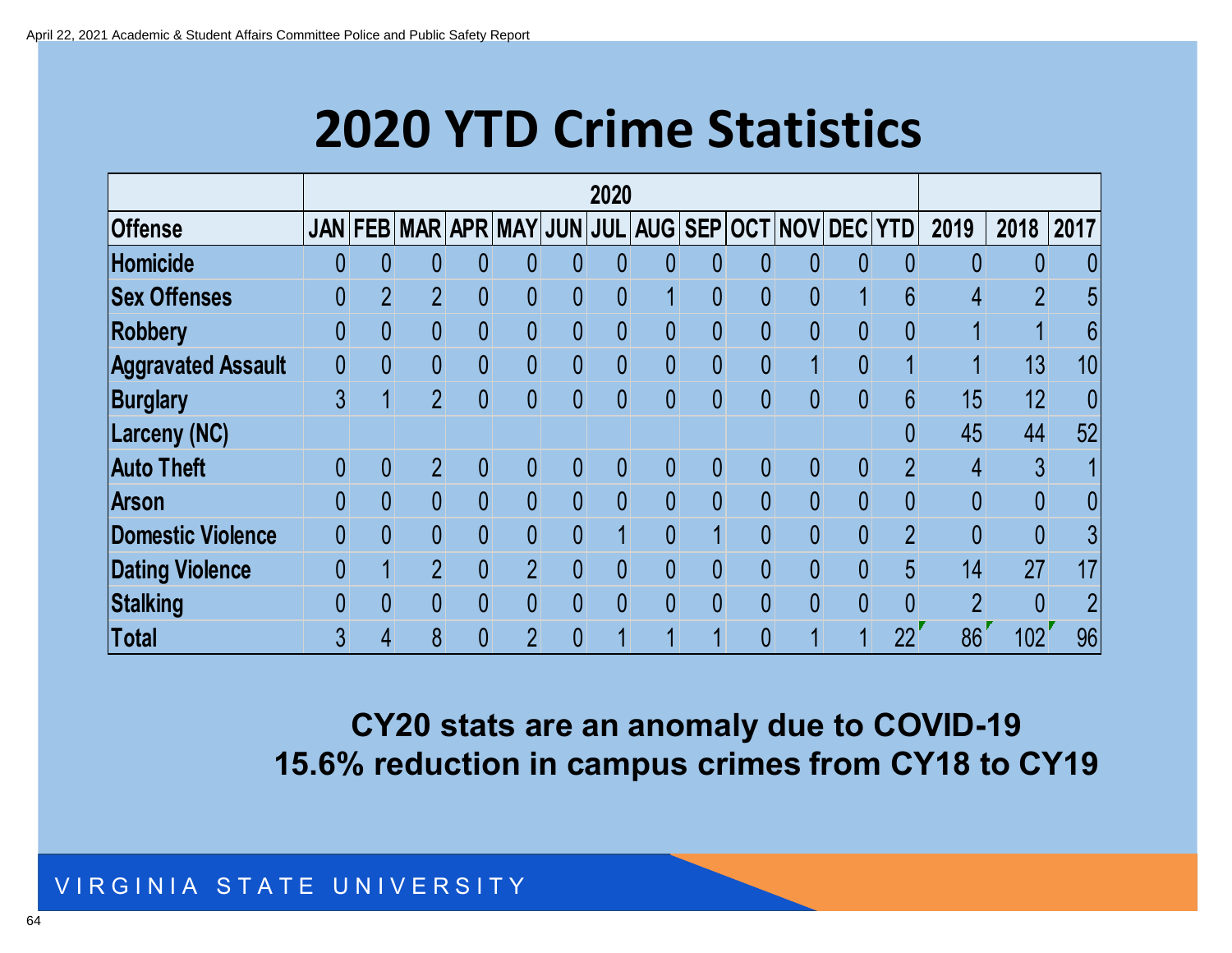### **2021 YTD Crime Statistics**

|                           | 2021           |                |                |                |   |   |   |   |   |   |                                                     |                |                |                |                |
|---------------------------|----------------|----------------|----------------|----------------|---|---|---|---|---|---|-----------------------------------------------------|----------------|----------------|----------------|----------------|
| <b>Offense</b>            |                |                |                |                |   |   |   |   |   |   | JAN FEB MAR APR MAY JUN JUL AUG SEP OCT NOV DEC YTD |                | 2020           | 2019           | 2018           |
| Homicide                  | 0              | 0              | $\theta$       |                |   |   |   |   |   |   |                                                     | 0              | 0              | 0              | $\overline{0}$ |
| <b>Sex Offenses</b>       | 0              | $\overline{0}$ | $\theta$       |                |   |   |   |   |   |   |                                                     | 0              | 6              | 4              | $\overline{2}$ |
| Robbery                   | 0              | $\overline{0}$ | $\theta$       |                |   |   |   |   |   |   |                                                     | 0              | $\overline{0}$ |                |                |
| <b>Aggravated Assault</b> | $\overline{0}$ | 0              | $\theta$       |                |   |   |   |   |   |   |                                                     | 0              |                |                | 13             |
| Burglary                  | $\overline{0}$ | $\overline{0}$ | $\theta$       |                |   |   |   |   |   |   |                                                     | $\overline{0}$ | $6\phantom{1}$ | 15             | 12             |
| Larceny (NC)              |                |                |                |                |   |   |   |   |   |   |                                                     | 0              | $\overline{0}$ | 45             | 44             |
| <b>Auto Theft</b>         | 0              | 0              | $\theta$       |                |   |   |   |   |   |   |                                                     | 0              | $\overline{2}$ | 4              | 3              |
| <b>Arson</b>              | $\overline{0}$ | $\overline{0}$ | $\theta$       |                |   |   |   |   |   |   |                                                     | $\overline{0}$ | $\overline{0}$ | $\overline{0}$ | $\overline{0}$ |
| Domestic Violence         | $\overline{0}$ | $\overline{0}$ | $\theta$       |                |   |   |   |   |   |   |                                                     | 0              | $\overline{2}$ | $\overline{0}$ | $\overline{0}$ |
| <b>Dating Violence</b>    |                | $\overline{0}$ | $\overline{2}$ |                |   |   |   |   |   |   |                                                     | 3              | 5              | 14             | 27             |
| Stalking                  | 0              | 0              | $\theta$       |                |   |   |   |   |   |   |                                                     | 0              | $\overline{0}$ | $\overline{2}$ | $\theta$       |
| Total                     |                | 0              | $\overline{2}$ | $\overline{0}$ | 0 | 0 | 0 | 0 | 0 | 0 | 0                                                   | 3              | 22             | 86             | 102            |